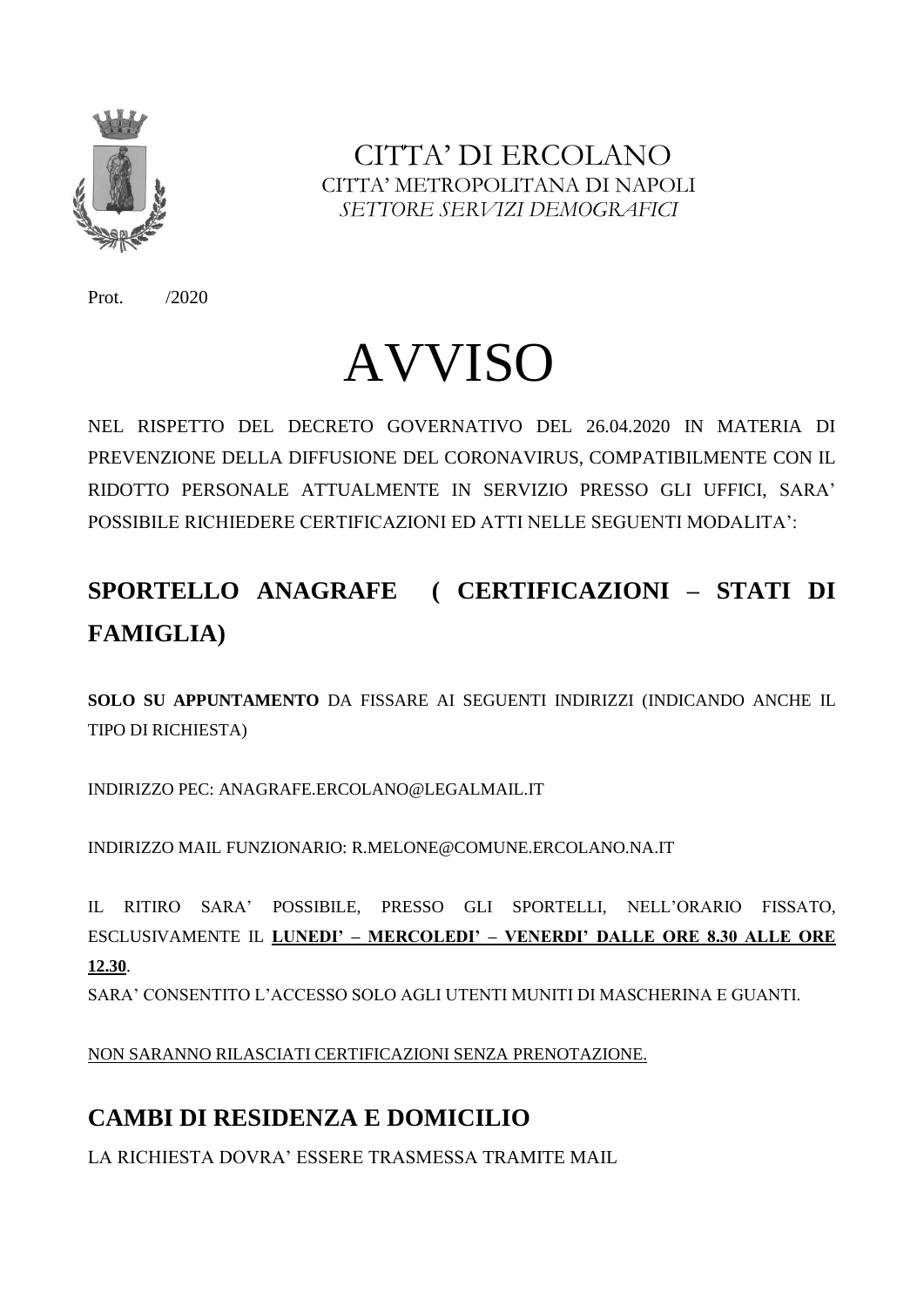#### INDIRIZZO PEC: ANAGRAFE.ERCOLANO@LEGALMAIL.IT INDIRIZZO MAIL FUNZIONARIO: R.MELONE@COMUNE.ERCOLANO.NA.IT

PER INFORMAZIONI E SUPPORTO NELLA COMPILAZIONE DEL MODELLO MINISTERIALE CONTATTARE ( MARTEDI' ORE 10.00 – 12.00) IL NUM . 3477586214 – SIG. GIOVANNI LAVINO

#### **RICHIESTA CARTA D'IDENTITA'**

IL D.L. 18 DEL 17 MARZO 2020 "DECRETO CURA ITALIA" HA DISPOSTO LA PROROGA DELLA CARTE D'IDENTITA' SCADUTE, O IN SCADENZA, FINO AL 31 AGOSTO 2020.

**ESCLUSIVAMENTE PER LE CARTE D'IDENTITA' SMARRITE – DETERIORATE**  SARA' POSSIBILE **– OGNI VENERDI' DALLE ORE 8.30 – 12.30 -** LA RICHIESTA PRESSO GLI SPORTELLI, PREVIO APPUNTAMENTO DA FISSARE TRAMITE MAIL: INDIRIZZO MAIL FUNZIONARIO: R.MELONE@COMUNE.ERCOLANO.NA.IT

#### **CERTIFICAZIONI STATO CIVILE**

LA RICHIESTA DOVRA' ESSERE TRASMESSA VIA MAIL

INDIRIZZO PEC: STATOCIVILE.ERCOLANO@LEGALMAIL.IT

INDIRIZZO MAIL FUNZIONARIO: R.MELONE@COMUNE.ERCOLANO.NA.IT

#### **UFFICIO MATRIMONI**

LA CELEBRAZIONE DEI MATRIMONI CIVILI E' SOSPESA FINO AL 18.05.2020.

LE PUBBLICAZIONI DI MATRIMONIO SONO SOSPESE FINO AL 18.05.2020 , SALVO IL COMPLETAMENTO DELL'ITER PROCEDURALE PER QUELLE GIA' SOTTOSCRITTE.

#### **DICHIARAZIONI DI NASCITA**

ORDINARIA APERTURA DAL LUNEDI' AL VENERDI'

## **DICHIARAZIONI DI MORTE**